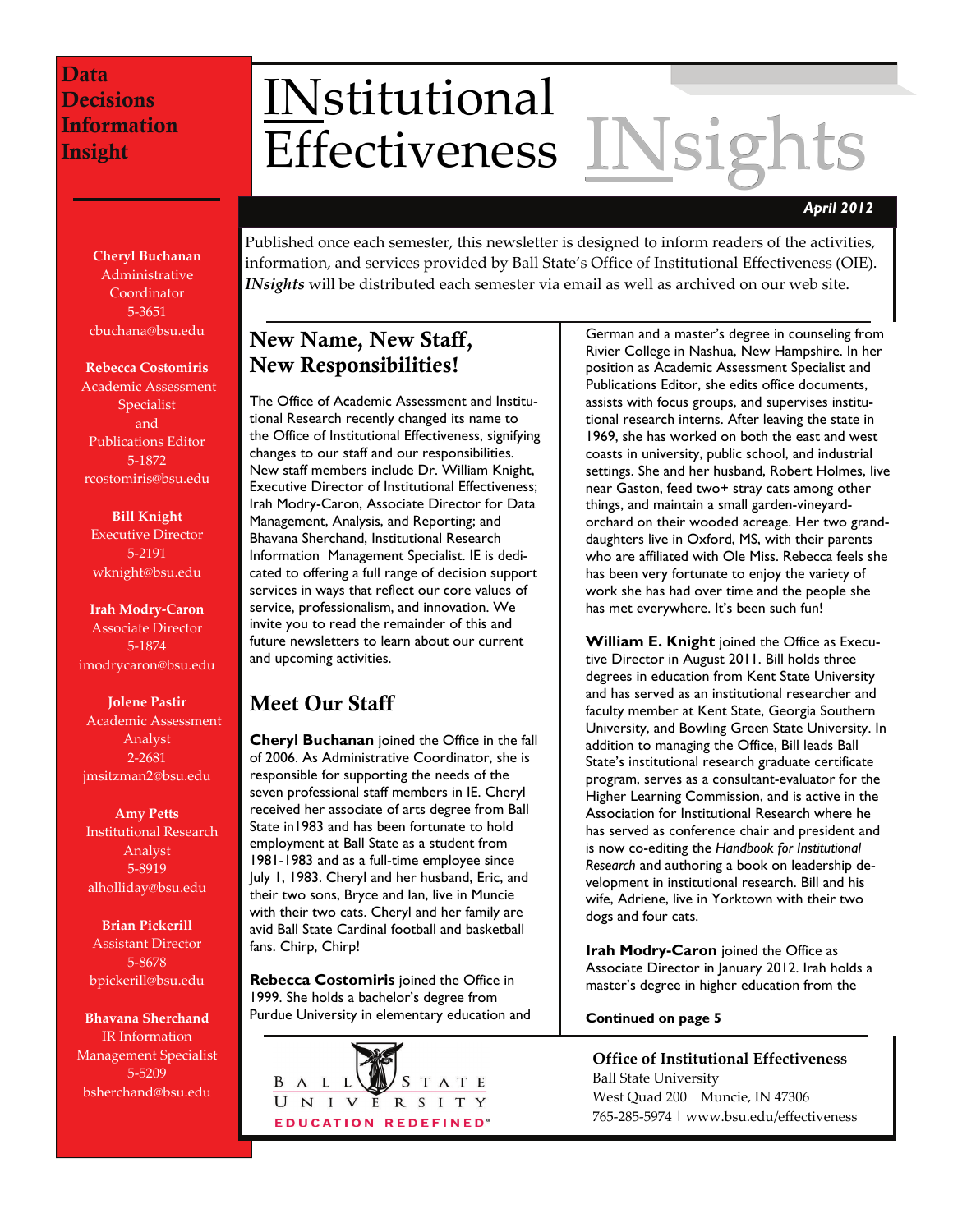*INstitutional Effectiveness INsights* Page 2 April 2012

# Retention and Graduation Rates for Full-Time, First-Time, First-Year Baccalaureate-Seeking Students Fall Cohorts 2005—2010

#### **Consortium for Student Retention Data Exchange**

The Consortium for Student Retention Data Exchange (CSRDE) is a data-sharing consortium where member institutions participate in the annual CSRDE Freshmen Retention and Graduation Survey. Ball State participated in this longitudinal data collection in order to track first-time, full-time, first-year cohorts over the previous decade. The table below shows fall cohorts from 2005 to 2010. The calculation of retention and graduation rates is based on the adjusted cohort, instead of the original cohort, in order to account for students who died or become permanently disabled, left school to serve in the armed forces, left school to serve in foreign aid service of the Federal Government (e.g., Peace Corps), or left to serve on an official church mission. A summary of the Fall 2005 to Fall 2010 cohort retention and graduation rates are below:

### **Overall Ball State Retention and Graduation:**

- Nearly 8 out of 10 first-time, full-time, first-year students continued to be enrolled a year after their first term of attendance.
- Ball State experienced, on average, about a 10% drop in retention rates of students second to third year, with nearly 7 out of 10 students continuing to be enrolled after 2 years of continuous enrollment.
- The average 4-year graduation rate is 41% for all first-time, full-time, bachelor-seeking students over this time period.
- For the fall 2005 cohort, nearly 6 out of 10 students graduated within 6 years.
	- According to the National Center for Educational Statistics, Ball State's graduation rate for this cohort is about the same as the national average for 4-year public institutions.

#### **Retention and Graduation Rates for Full-Time, First-Time, First-Year Baccalaureate-Seeking Students Fall Cohorts from 2005-2010**

|                         | <b>Cohort</b> |       |       |       |       |       |  |
|-------------------------|---------------|-------|-------|-------|-------|-------|--|
|                         | 2005          | 2006  | 2007  | 2008  | 2009  | 2010  |  |
| <b>Original Cohort</b>  | 3,261         | 3,553 | 3,474 | 3,753 | 3,807 | 3,541 |  |
| <b>Adjusted Cohort</b>  | 3,254         | 3,547 | 3,468 | 3,722 | 3,774 | 3,525 |  |
| <b>Retention Rate:</b>  |               |       |       |       |       |       |  |
| Sophomore Year          | 75%           | 77%   | 79%   | 79%   | 80%   | 79%   |  |
| Junior Year             | 66%           | 68%   | 70%   | 70%   | 72%   |       |  |
| <b>Graduation Rate:</b> |               |       |       |       |       |       |  |
| 4-year                  | 40%           | 39%   | 44%   |       |       |       |  |
| 6-year                  | 56%           |       |       |       |       |       |  |

Source: 2011 Consortium for Student Retention Data Exchange Main Retention Survey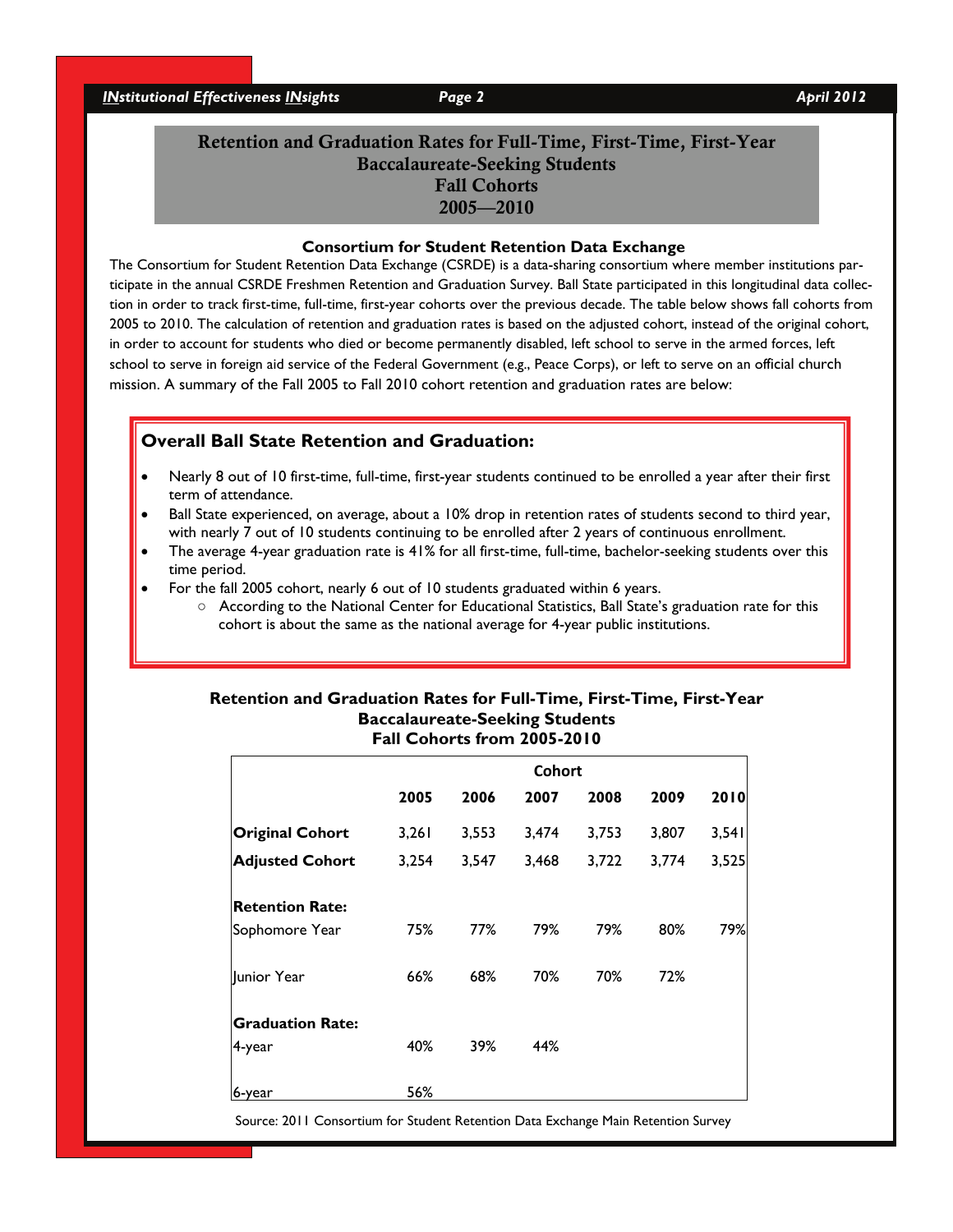*April 2012 Page 3 INstitutional Effectiveness INsights* 

#### **Graduation Rates by Race**

- White and Asian/Pacific Islander students typically have higher 6-year graduation rates than their African-American and Hispanic peers.
- Hispanic students have shown the greatest increase in graduation rates, with rates increasing from more than one out of three to nearly one half of entering fall cohorts graduating within 6 years.
- African-American students' graduation rates were stable over the past 3 survey years, but these students' 6-year graduation rates are below the institutional average.







#### **Graduation Rates by Gender**

Women, on average, experienced a 61% graduation rate, while their male peers experienced about a 53% graduation rate. Note that both men and women experienced a declining 6-year graduation rate from the fall 2003 cohort to the fall 2005 cohort.

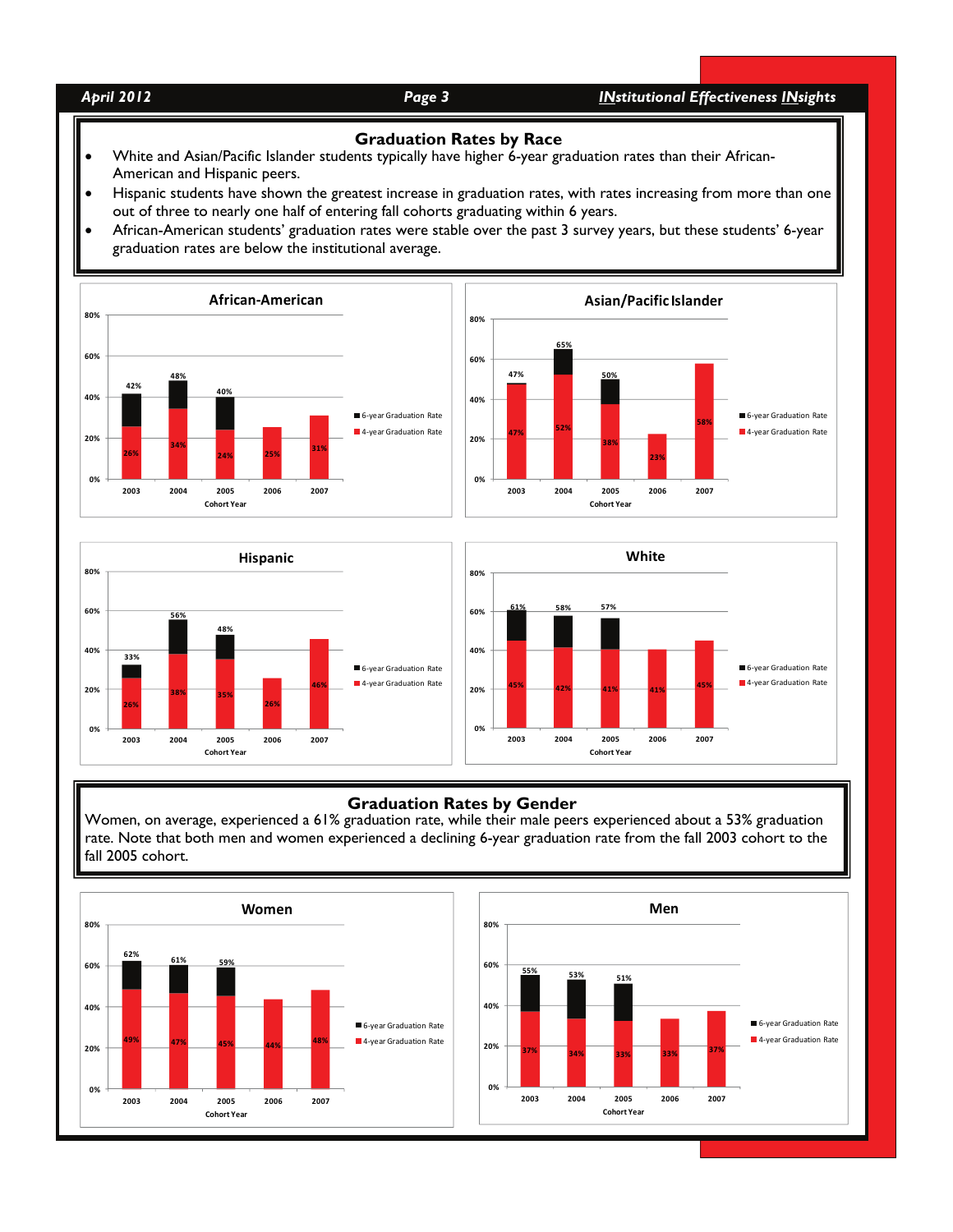# *INstitutional Effectiveness INsights Page 4 April 2012 April 2012*

Slightly over 70% of our incoming firstyear matriculates rate Ball State as their first choice for furthering their education.

# *MAP-Works* Fall 2011 Results

*Have you ever wondered about the expectations, concerns, behaviors, and attitudes of our incoming students?* For many years, Ball State has surveyed our incoming students about 3 weeks into their first semester and asked them a variety of questions related to their early semester behaviors and attitudes. We use the *[MAP-Works](http://cms.bsu.edu/About/AdministrativeOffices/Effectiveness/Surveys/FirstYearStudents.aspx)* survey, a national survey instrument tool that originated on our campus! Below is a sampling of some of the results from the 2011– 2012 academic year. For more information from or about the survey, feel free to contact Amy Petts at alholliday@bsu.edu or 285-8919.



# **Among the institutions that admitted you, was Ball State your:**

| To what degree:                                                       |      | $\mathbf ( \mathbf{I} )$<br><b>Not</b><br>at all | (2)  | (3) | (4)<br>Moderately | (5)  | (6)  | (7)<br><b>Extremely</b> |
|-----------------------------------------------------------------------|------|--------------------------------------------------|------|-----|-------------------|------|------|-------------------------|
|                                                                       | N    | Percentages                                      |      |     |                   |      |      |                         |
| are you committed to completing<br>your college degree?               | 3320 | 0.3                                              | 0.2  | 0.3 | 3.3               | 2.7  | 11.3 | 81.9                    |
| are you committed to completing<br>your college degree at Ball State? | 3327 | 0.7                                              | 0. ا | 1.4 | 9.0               | 10.0 | 17.4 | 60.5                    |

\*Excludes respondents who selected N/A

At least 6 out of 10 first-year matriculates are extremely committed to completing their degree and doing so at Ball State; and nearly 9 out of 10 have decided what their major or program is or will likely be.

| Have you decided what your major/<br>program is or will likely be? |      |             |  |  |  |  |  |
|--------------------------------------------------------------------|------|-------------|--|--|--|--|--|
|                                                                    | N    | Percentages |  |  |  |  |  |
| Yes                                                                | 2968 | 88.0        |  |  |  |  |  |
| No                                                                 | 405  | 12.0        |  |  |  |  |  |
|                                                                    |      |             |  |  |  |  |  |

### **Major Decision**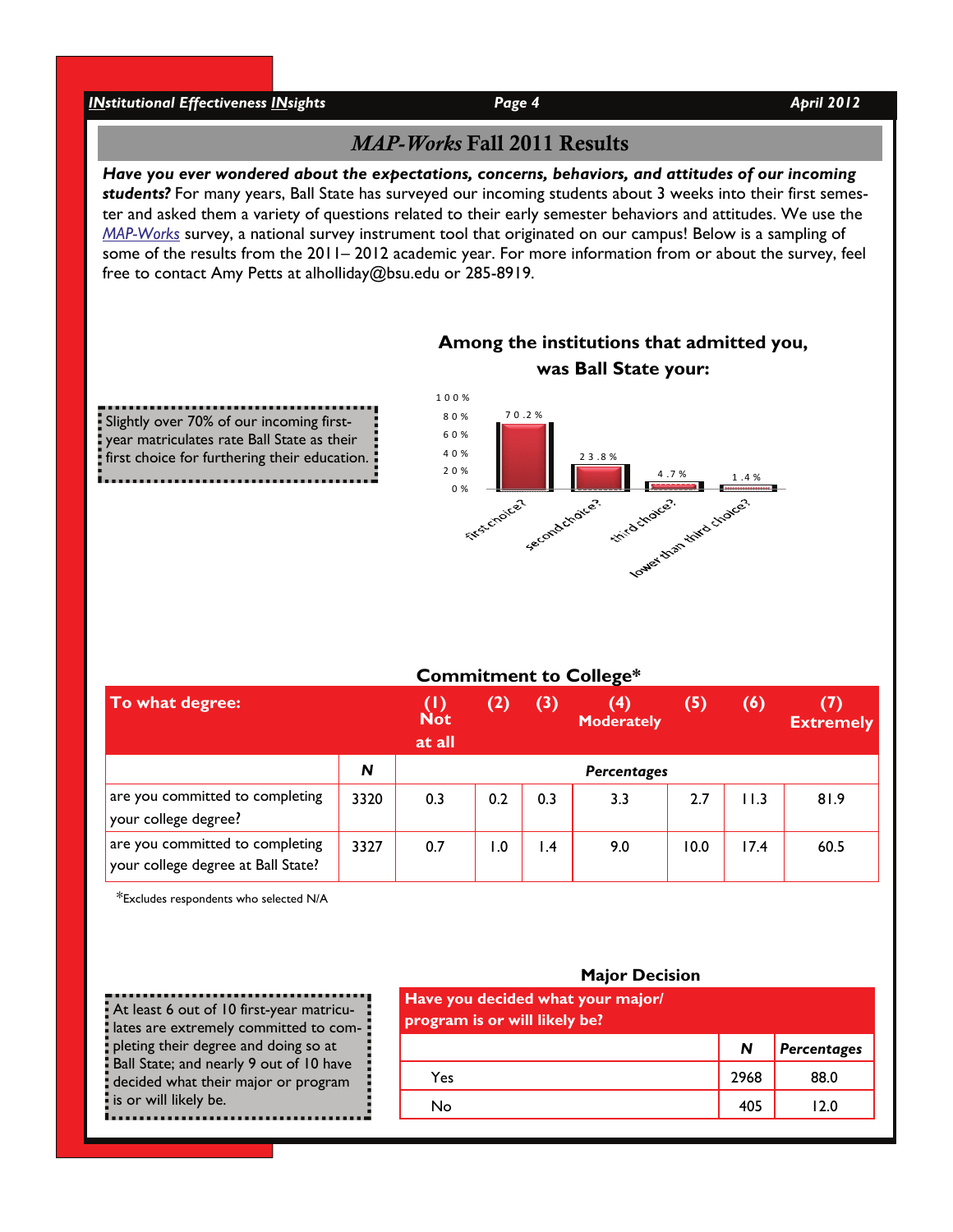## *INstitutional Effectiveness INsights Page 5 April 2012*

#### **Continued from page 1**

University of Michigan and a bachelor's degree in business from Indiana University. Irah leads development of an effective data management and reporting environment. Prior to his current appointment, he worked for Loyola University-Maryland as an institutional researcher. After graduation from IU, Irah served as A Peace Corp volunteer in Belize supporting its Ministry of Education's effort to deploy a nationwide wireless network connecting all of its primary and secondary schools to the Internet. Irah lives in Muncie with his girlfriend and their fish.

**Jolene Pastir** joined the Office in January 2010 as the Assessment Research Analyst. She graduated from Ball State with a bachelor's degree in psychology and a master's degree in cognitive and social processes. While completing her master's degree, Jolene also obtained the certificate in institutional research, during which she was an intern with AAIR. Jolene has taken on a diverse workload that includes: external surveys such as *U.S. News & World Report* and internal surveys such as the Ball State Fact Book, internal reports including Faculty Assignment Reports and Department Profiles, helping with focus groups, and major field testing across campus. She looks forward to becoming more involved professionally at Ball State and within the Muncie community. Jolene lives in Muncie with her husband, Mike, where they look forward to growing as a family.

**Amy L. Petts** joined the Office as the Institutional Research Analyst in the spring of 2009. She holds a master's degree in sociology from The Ohio State University and a masters of library and information science from Kent State University. Amy enjoys getting to know people on campus and spends a lot of her time doing assessment. She works with the *MAP-Works* initiatives on campus, our summer orientation assessments, and a number of other surveys. She is always willing to listen to ideas that others have for interesting assessment and research projects and is particularly interested in projects related to the retention and persistence of Ball State students. Amy and her husband, Richard, live in Muncie with their extremely co-dependent Corgi, Ginger!

**Brian Pickerill**, a 25-year employee of Ball State, has a long career in the Assessment Office, AAIR, and now Institutional Effectiveness. As Assistant Director, Brian holds a master's degree in sociology from Western Kentucky University. He has worked on numerous Ball State survey and institutional research projects and has also collaborated and consulted with many departments on campus. Brian is currently serving as administrator for the newly available Qualtrics survey system, and has been implementing newly designed Senior and Alumni Survey projects for the university. Brian lives in Muncie with his wife, Ellen Sandman, and their two sons, Kevin and Ethan. Kevin is a senior in mechanical engineering at Purdue University, and Ethan is a sophomore at Burris.

**Bhavana Sherchand** joined the Office as Institutional Research Information Management Specialist in March 2012. Bhavana holds a master's degree in computer science from Maharishi University, a master's degree in information and communication technologies (ICT) from the Asian Institute of Technology, and a bachelor's degree in computer engineering from Tribhuvan University. Prior to coming to Ball State, Bhavana was the Data Resource and Reports Analyst at California State University, Monterey Bay.

# Help Us Help You Better!

IE recently added a [Data Request Form](http://bsuoir.us2.qualtrics.com/SE/?SID=SV_0ceSXyofTfTLbCI) to our web site. Using this form will allow us to process your request more efficiently and provide you with exactly what you need. You can access it directly on our web site or at the link above.

# How Are We Doing?

We have recently added a [Customer Feedback Form](http://bsuoir.us2.qualtrics.com/SE/?SID=SV_e9Bk17XXIth8iwI) to our web site to help us learn more about how well we are responding to requests for information and services. The form is available on our web site or at the link above.

# Ball State IE Represented in Indiana and Nationally

IE staff members recently made four presentations at the Indiana Association for Institutional Research 2012 conference in West Lafayette: *Living-Learning Communities Help Male Students Develop Mature Interpersonal Relationships and Tolerance: Intriguing Findings From Ball State University (*Amy Petts and Bill Knight), *Focus Groups: Reaching the Heart of Your Best Data* (Cheri Ellefson-Terhune and Jolene Pastir), *Creating Multi-Touch Textbooks for iPad* (Brian Pickerill), and *Effect of Pre-Lecture Video and Student Response Systems on Learning Outcomes and Course Success* (Brian Pickerill, Gary Pavlechko, Jerome Kotecki, David Largent, Angie Nickoli, Jennifer Young, Tyler Smith, Josh Gruver, and Kathleen Jacobi-Karna). IE staff members will make three presentations at the 2012 National Association for Institutional Research conference in New Orleans: *Dual Enrollment on the High School Campus Versus the College Campus: Does It Matter?* (Mary Jo Geise and Bill Knight), *Leadership Development Needs of Institutional Researchers: Results of a National Survey* (Bill Knight), and *Living-Learning Communities Help Male Students Develop Mature Interpersonal Relationships and Tolerance: Intriguing Findings From Ball State University* (Amy Petts and Bill Knight).

# ETS Major Field Tests

Did you know that the Office of Institutional Effectiveness administers and pays for Major Field Tests that are available in several disciplines from Educational Testing Services? Contact Jolene Pastir at jmsitzman2@bsu.edu or 5-8202 for additional information.